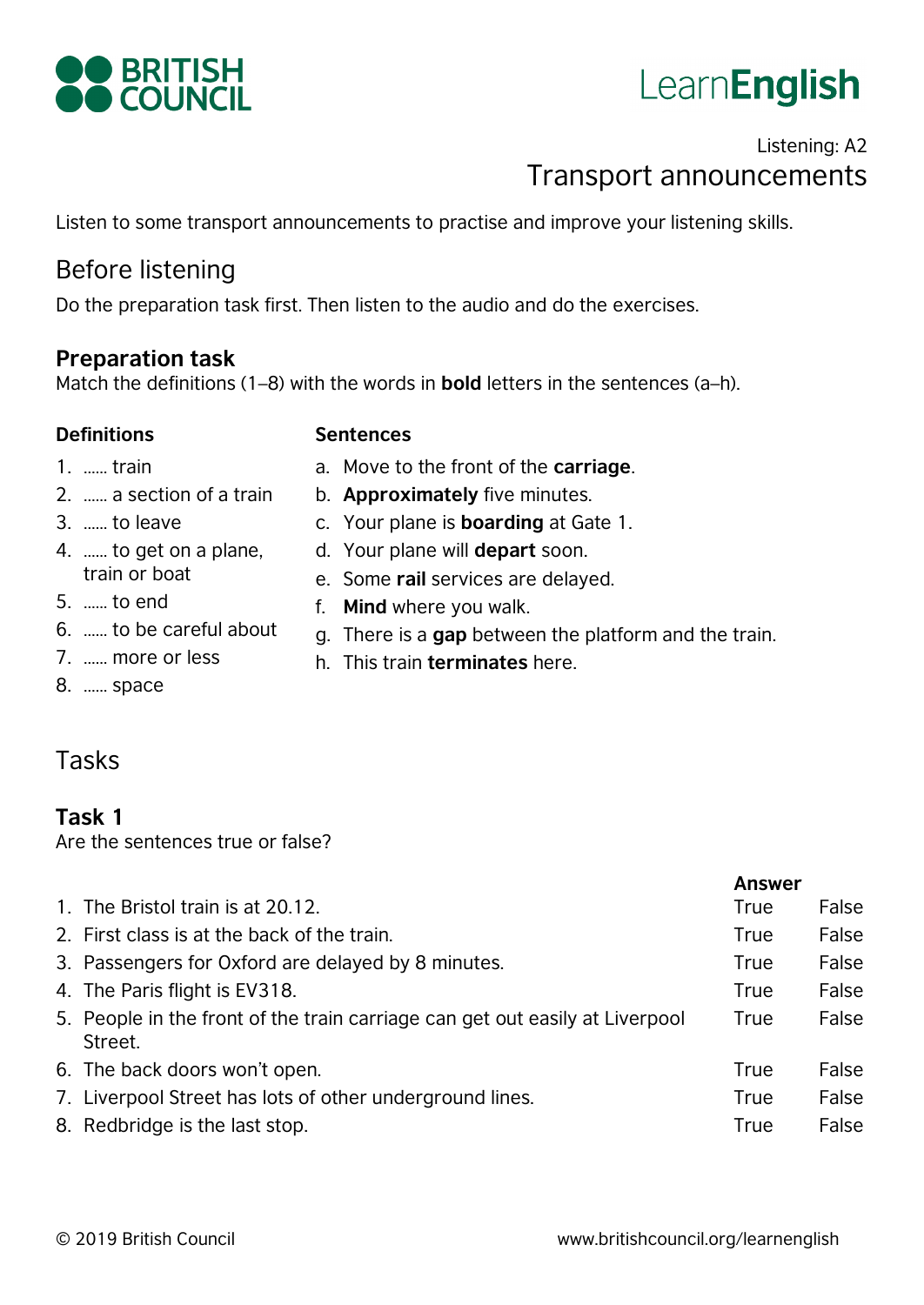

# LearnEnglish

#### **Task 2**

Write the numbers next to the information.

|--|

- 1. ……………………………… The number of stops before Bristol Temple Meads.
- 2. ……………………………… The number of minutes delay to the Bristol train.
- 3. ……………………………… The new platform for the Bristol train.
- 4. ……………………………… The gate for the Paris flight.

#### **Discussion**

How often do you travel by plane or train?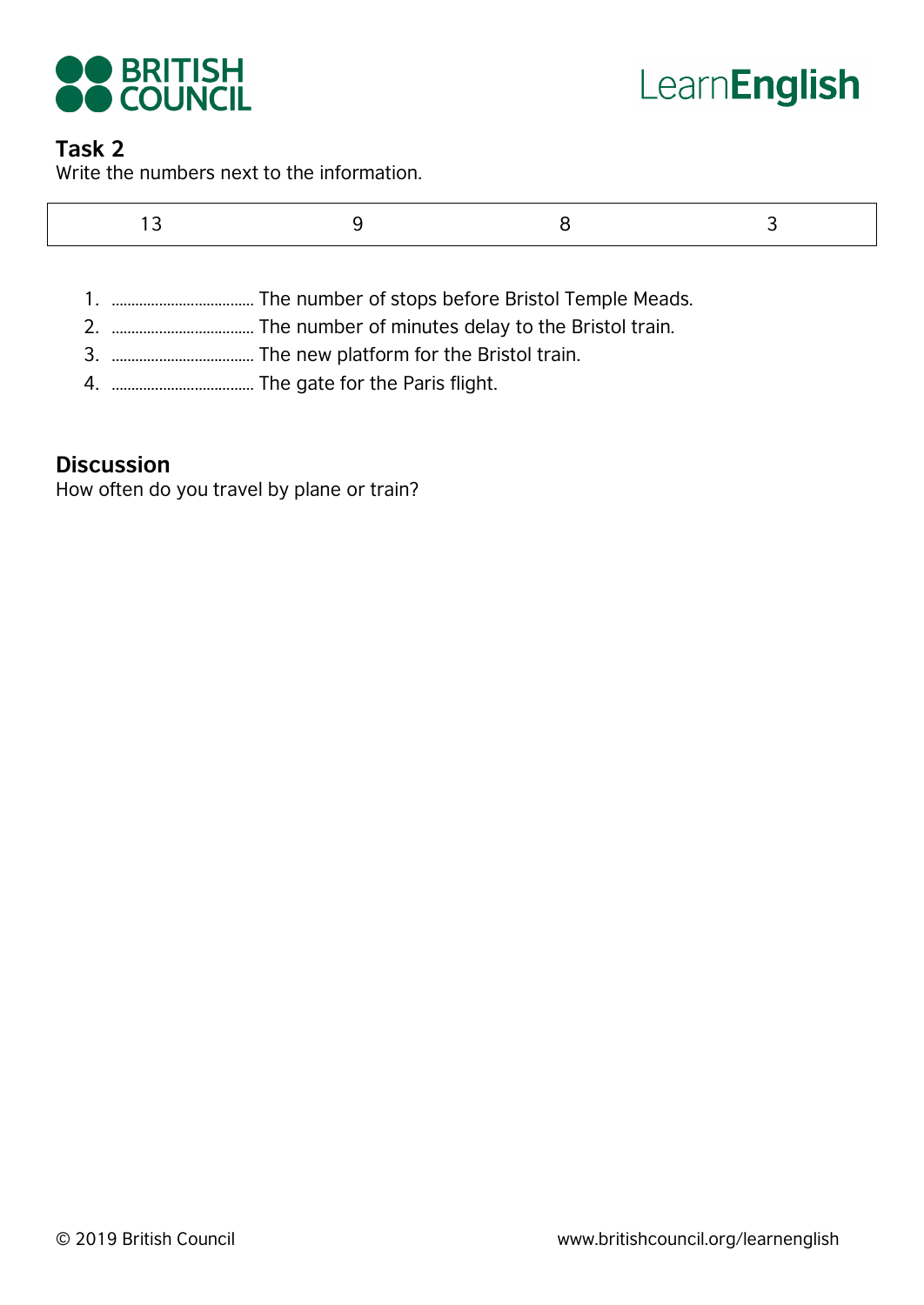



# **Transcript**

#### A

The next train to arrive at Platform 2 is the 12.20 to Bristol Temple Meads, calling at Reading, Oxford and Bristol Parkway. Platform 2 for the 12.20 to Bristol. First class is in the rear carriage.

#### B

This is a platform announcement for passengers for the 12.20 service to Bristol Temple Meads. This train is delayed by approximately 8 minutes. The train will now depart from Platform 9. Passengers for the 12.20 train to Bristol, please make your way to Platform 9.

#### $\mathcal{C}$

Passengers for Flight EB380 to Paris please make your way to Gate 13 for boarding. Gate 13 for flight EB380 to Paris. Please have your passports and boarding passes ready. Your flight is ready to board.

### $\mathsf{D}$

This is a London Underground service to Liverpool Street. The next station is Liverpool Street. Upon arrival, the first set of doors will not open. Customers in the first carriage, please move towards the rear doors to leave the train. The next station is Liverpool Street. Change here for Central Line, Circle Line, Hammersmith & City Line and Metropolitan Line and Main Line Suburban rail services. Please mind the gap between the train and the platform. This train terminates at Redbridge.